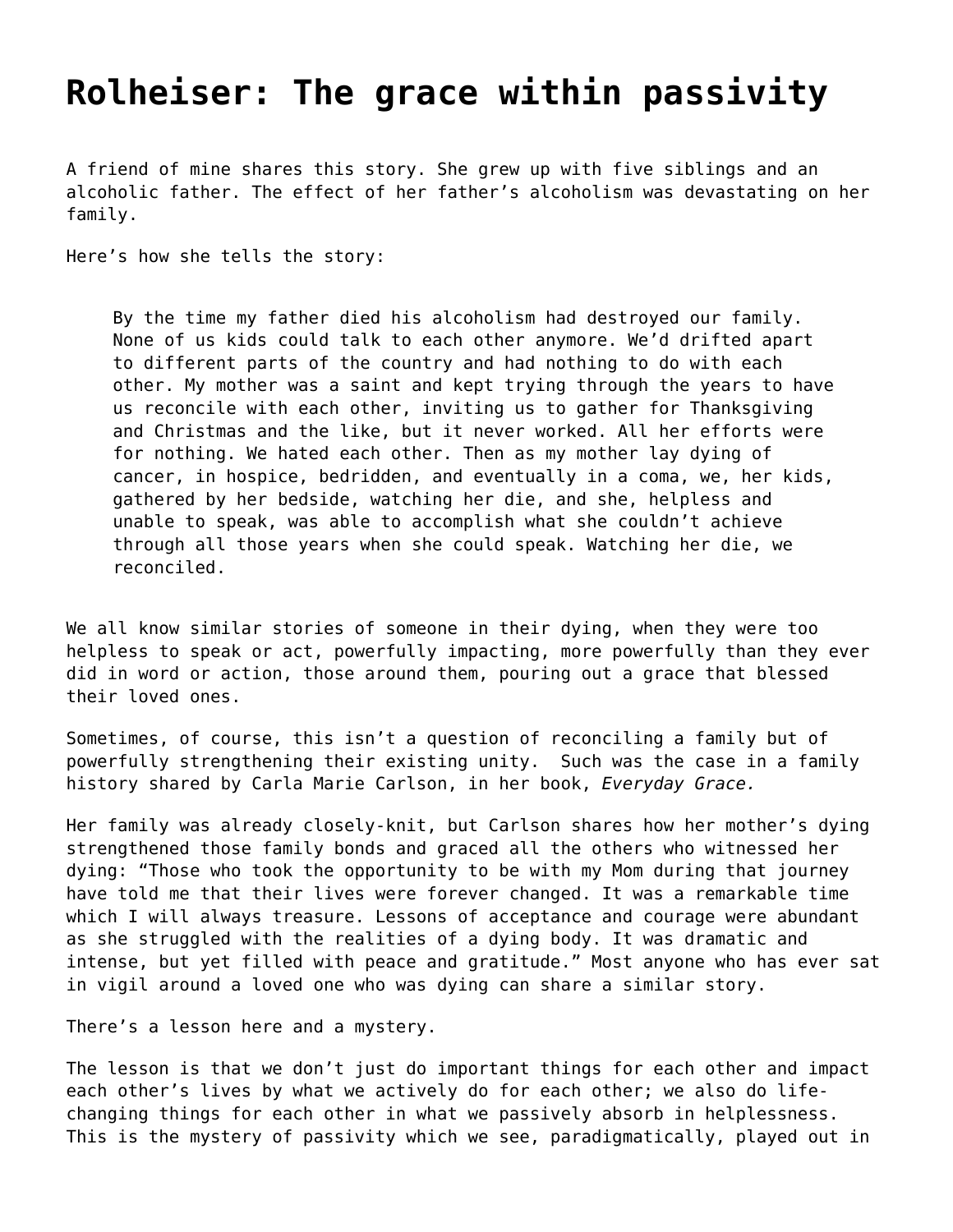what Jesus did for us.

As Christians, we say that Jesus *gave his life for us* and that he *gave his death for us*, but we tend to think of this as one and the same thing. It's not.

Jesus gave his life for us *through his activity*; he gave his death for us *through his passivity.* These were two separate movements.

Like the woman described earlier who tried for years to have her children reconcile with each through her activity, through her words and actions, and then eventually accomplished that through the helplessness and passivity of her deathbed, so too with Jesus. For three years he tried in every way to make us understand love, reconciliation, and faith, without full effect. Then, in less than 24 hours, in his helplessness, when he couldn't speak, in his dying, we got the lesson.

Both Jesus and his mother were able, in their helplessness and passivity, to give the world something that they were unable to give as effectively in their power and activity.

Unfortunately, this is not something our present culture, with its emphasis on health, productivity, achievement, and power very much understands. We no longer much understand or value the powerful grace that is given off by someone dying of a terminal illness; nor the powerful grace present in a person with a disability, or indeed the grace that's present in our own physical and personal disabilities. Nor do we much understand what we are giving to our families, friends, and colleagues when we, in powerlessness, have to absorb neglect, slights, and misunderstanding.

When a culture begins to talk about euthanasia it is an infallible indication that we no longer understand the grace within passivity.

In his writings, Henri Nouwen makes a distinction between what he terms our "achievements" and our "fruitfulness".

*Achievements* stem more directly from our activities: What have we positively accomplished? What have we actively done for others? And our achievements stop when we are no longer active.

*Fruitfulness*, on the other hand, goes far beyond what we have actively accomplished and is sourced as much by what we have passively absorbed as by what we actively produced.

The family described above reconciled not because of their mother's achievements, but because of her fruitfulness. Such is the mystery of passivity.

Pierre Teilhard de Chardin, in his spiritual classic, *The Divine Milieu,* tells us that we are meant to help the world through both our activities and our